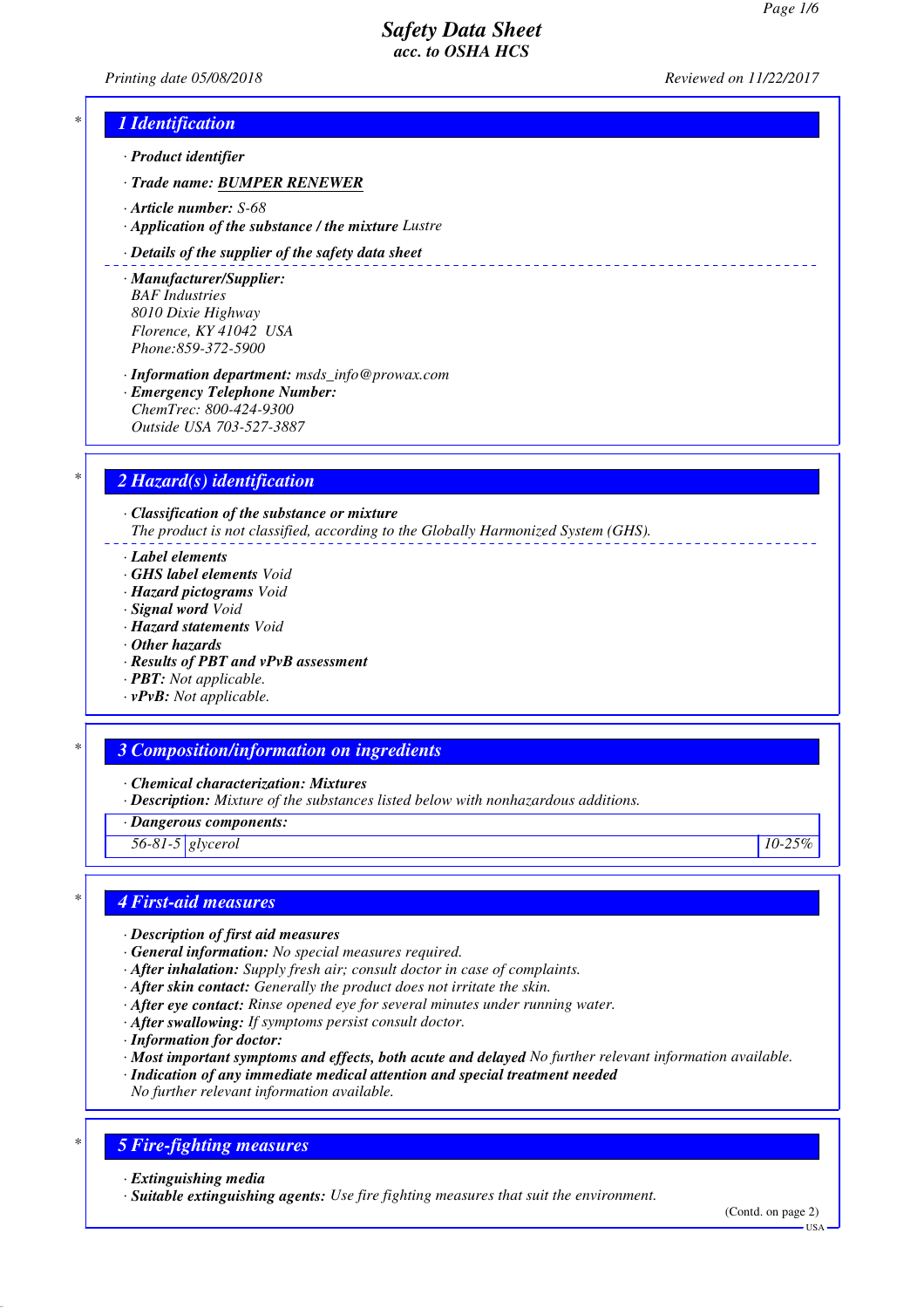*Printing date 05/08/2018 Reviewed on 11/22/2017*

(Contd. of page 1)

*Trade name: BUMPER RENEWER*

- *· Special hazards arising from the substance or mixture No further relevant information available. · Advice for firefighters*
- *· Protective equipment: No special measures required.*

### *\* 6 Accidental release measures*

*· Personal precautions, protective equipment and emergency procedures Not required.*

- *· Environmental precautions: Dilute with plenty of water.*
- *Do not allow to enter sewers/ surface or ground water.*
- *· Methods and material for containment and cleaning up:*
- *Absorb with liquid-binding material (sand, diatomite, acid binders, universal binders, sawdust).*
- *· Reference to other sections*
- *No dangerous substances are released.*
- *See Section 7 for information on safe handling.*
- *See Section 8 for information on personal protection equipment.*
- *See Section 13 for disposal information.*

## *7 Handling and storage*

- *· Handling:*
- *· Precautions for safe handling No special measures required.*
- *· Information about protection against explosions and fires: No special measures required.*
- *· Conditions for safe storage, including any incompatibilities*
- *· Storage:*
- *· Requirements to be met by storerooms and receptacles: No special requirements.*
- *· Information about storage in one common storage facility: Not required.*
- *· Further information about storage conditions: None.*
- *· Specific end use(s) No further relevant information available.*

# *\* 8 Exposure controls/personal protection*

*· Additional information about design of technical systems: No further data; see item 7.*

*· Control parameters*

*· Components with limit values that require monitoring at the workplace:*

### *56-81-5 glycerol*

*PEL Long-term value: 15\* 5\*\* mg/m³*

*mist; \*total dust \*\*respirable fraction*

*TLV TLV withdrawn-insufficient data human occup. exp.*

*· Additional information: The lists that were valid during the creation were used as basis.*

### *· Exposure controls*

- *· Personal protective equipment:*
- *· General protective and hygienic measures:*
- *The usual precautionary measures for handling chemicals should be followed.*
- *· Breathing equipment: Not required.*
- *· Protection of hands:*

*The glove material has to be impermeable and resistant to the product/ the substance/ the preparation. Due to missing tests no recommendation to the glove material can be given for the product/ the preparation/ the chemical mixture.*

*Selection of the glove material on consideration of the penetration times, rates of diffusion and the degradation*

*· Material of gloves*

*The selection of the suitable gloves does not only depend on the material, but also on further marks of quality and varies from manufacturer to manufacturer. As the product is a preparation of several substances, the*

USA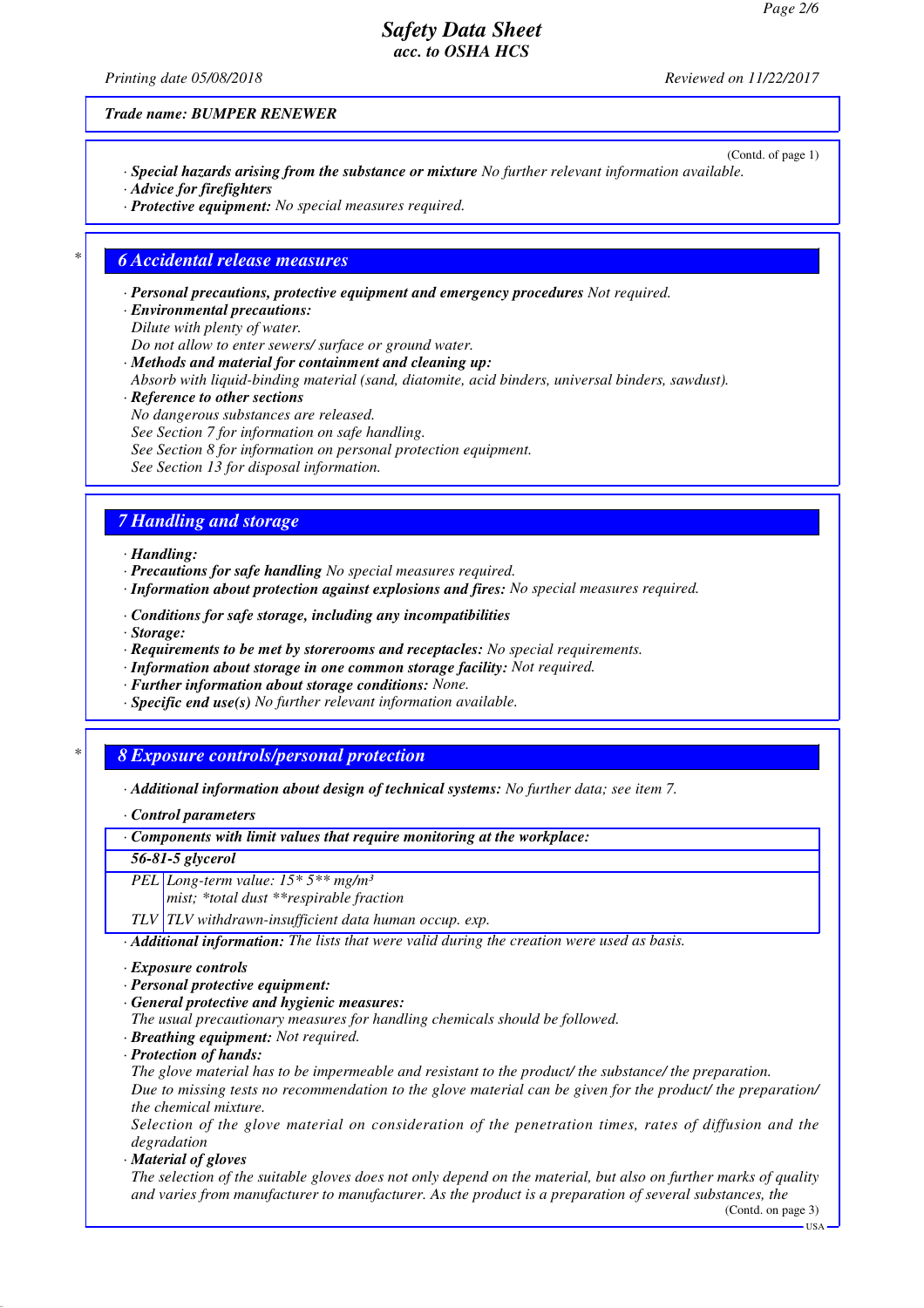(Contd. of page 2)

# *Safety Data Sheet acc. to OSHA HCS*

*Printing date 05/08/2018 Reviewed on 11/22/2017*

### *Trade name: BUMPER RENEWER*

*resistance of the glove material can not be calculated in advance and has therefore to be checked prior to the application.*

*· Penetration time of glove material*

*The exact break through time has to be found out by the manufacturer of the protective gloves and has to be observed.*

*· Eye protection: Goggles recommended during refilling.*

# *\* 9 Physical and chemical properties*

| · Information on basic physical and chemical properties    |                                               |
|------------------------------------------------------------|-----------------------------------------------|
| <b>General Information</b>                                 |                                               |
| $\cdot$ Appearance:<br>Form:                               |                                               |
| Color:                                                     | Liquid<br>Opaque                              |
| $\cdot$ Odor:                                              | <b>Odorless</b>                               |
| · Odor threshold:                                          | Not determined.                               |
| $\cdot$ pH-value at 20 °C (68 °F):                         | 7.8                                           |
|                                                            |                                               |
| $\cdot$ Change in condition                                |                                               |
| <b>Melting point/Melting range:</b>                        | Undetermined.                                 |
| <b>Boiling point/Boiling range:</b>                        | 100 °C (212 °F)                               |
| · Flash point:                                             | Not applicable.                               |
| · Flammability (solid, gaseous):                           | Not applicable.                               |
| · Ignition temperature:                                    | 400 °C (752 °F)                               |
| · Decomposition temperature:                               | Not determined.                               |
| $\cdot$ Auto igniting:                                     | Product is not selfigniting.                  |
| · Danger of explosion:                                     | Product does not present an explosion hazard. |
| · Explosion limits:                                        |                                               |
| Lower:                                                     | $0.9$ Vol $%$                                 |
| <b>Upper:</b>                                              | $0.0$ Vol $%$                                 |
| $\cdot$ Vapor pressure at 20 °C (68 °F):                   | 23 hPa (17.3 mm Hg)                           |
| $\cdot$ Density at 20 $\degree$ C (68 $\degree$ F):        | $1.0401$ g/cm <sup>3</sup> (8.6796 lbs/gal)   |
| · Relative density                                         | Not determined.                               |
| · Vapor density                                            | Not determined.                               |
| $\cdot$ Evaporation rate                                   | Not determined.                               |
| · Solubility in / Miscibility with                         |                                               |
| Water:                                                     | Fully miscible.                               |
| · Partition coefficient (n-octanol/water): Not determined. |                                               |
| · Viscosity:                                               |                                               |
| Dynamic at 20 °C (68 °F):                                  | $0$ mPas                                      |
| Kinematic:                                                 | Not determined.                               |
| · Solvent content:                                         |                                               |
| Organic solvents:                                          | $0.1~\%$                                      |
| Water:                                                     | 55.7%                                         |
| <b>VOC</b> content:                                        | $0.10 \%$                                     |
|                                                            | $1.0$ g/l $/ 0.01$ lb/gl                      |
| Solids content:                                            | 44.2%                                         |
|                                                            | (Contd. on page 4)                            |

USA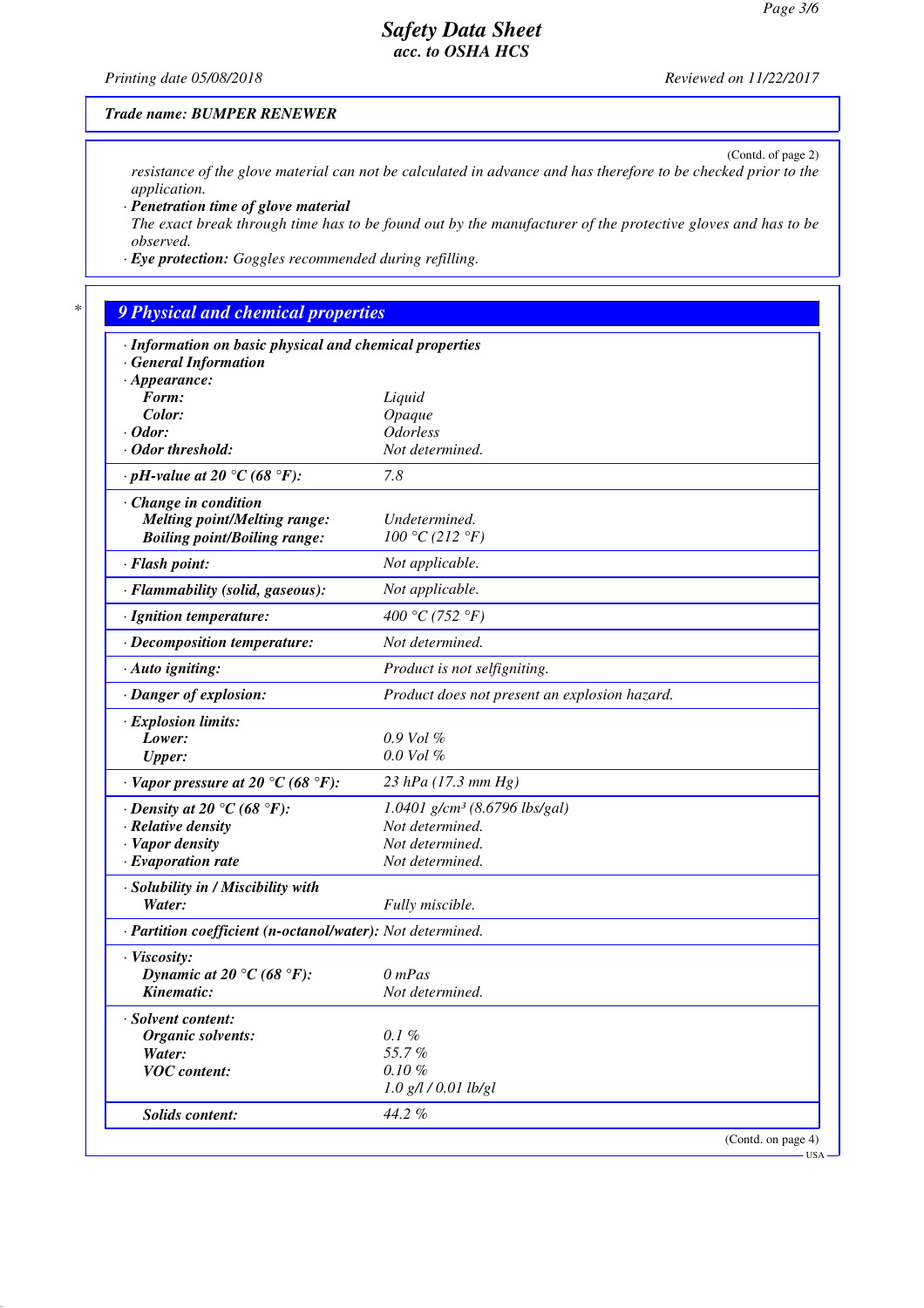*Printing date 05/08/2018 Reviewed on 11/22/2017*

(Contd. of page 3)

*Trade name: BUMPER RENEWER*

*· Other information No further relevant information available.*

### *\* 10 Stability and reactivity*

- *· Reactivity No further relevant information available.*
- *· Chemical stability*
- *· Thermal decomposition / conditions to be avoided: No decomposition if used according to specifications.*
- *· Possibility of hazardous reactions No dangerous reactions known.*
- *· Conditions to avoid No further relevant information available.*
- *· Incompatible materials: No further relevant information available.*
- *· Hazardous decomposition products: No dangerous decomposition products known.*

# *\* 11 Toxicological information*

- *· Information on toxicological effects*
- *· Acute toxicity:*
- *· Primary irritant effect:*
- *· on the skin: No irritant effect.*
- *· on the eye: No irritating effect.*
- *· Sensitization: No sensitizing effects known.*
- *· Additional toxicological information:*

*The product is not subject to classification according to internally approved calculation methods for preparations:*

*When used and handled according to specifications, the product does not have any harmful effects according to our experience and the information provided to us.*

#### *· Carcinogenic categories*

*· IARC (International Agency for Research on Cancer)*

*None of the ingredients is listed.*

*· NTP (National Toxicology Program)*

*None of the ingredients is listed.*

*· OSHA-Ca (Occupational Safety & Health Administration)*

*None of the ingredients is listed.*

## *\* 12 Ecological information*

*· Toxicity*

- *· Aquatic toxicity: No further relevant information available.*
- *· Persistence and degradability No further relevant information available.*
- *· Behavior in environmental systems:*
- *· Bioaccumulative potential No further relevant information available.*
- *· Mobility in soil No further relevant information available.*
- *· Additional ecological information:*
- *· General notes:*
- *Water hazard class 1 (Self-assessment): slightly hazardous for water*

*Do not allow undiluted product or large quantities of it to reach ground water, water course or sewage system.*

- *· Results of PBT and vPvB assessment*
- *· PBT: Not applicable.*
- *· vPvB: Not applicable.*
- *· Other adverse effects No further relevant information available.*

(Contd. on page 5)

USA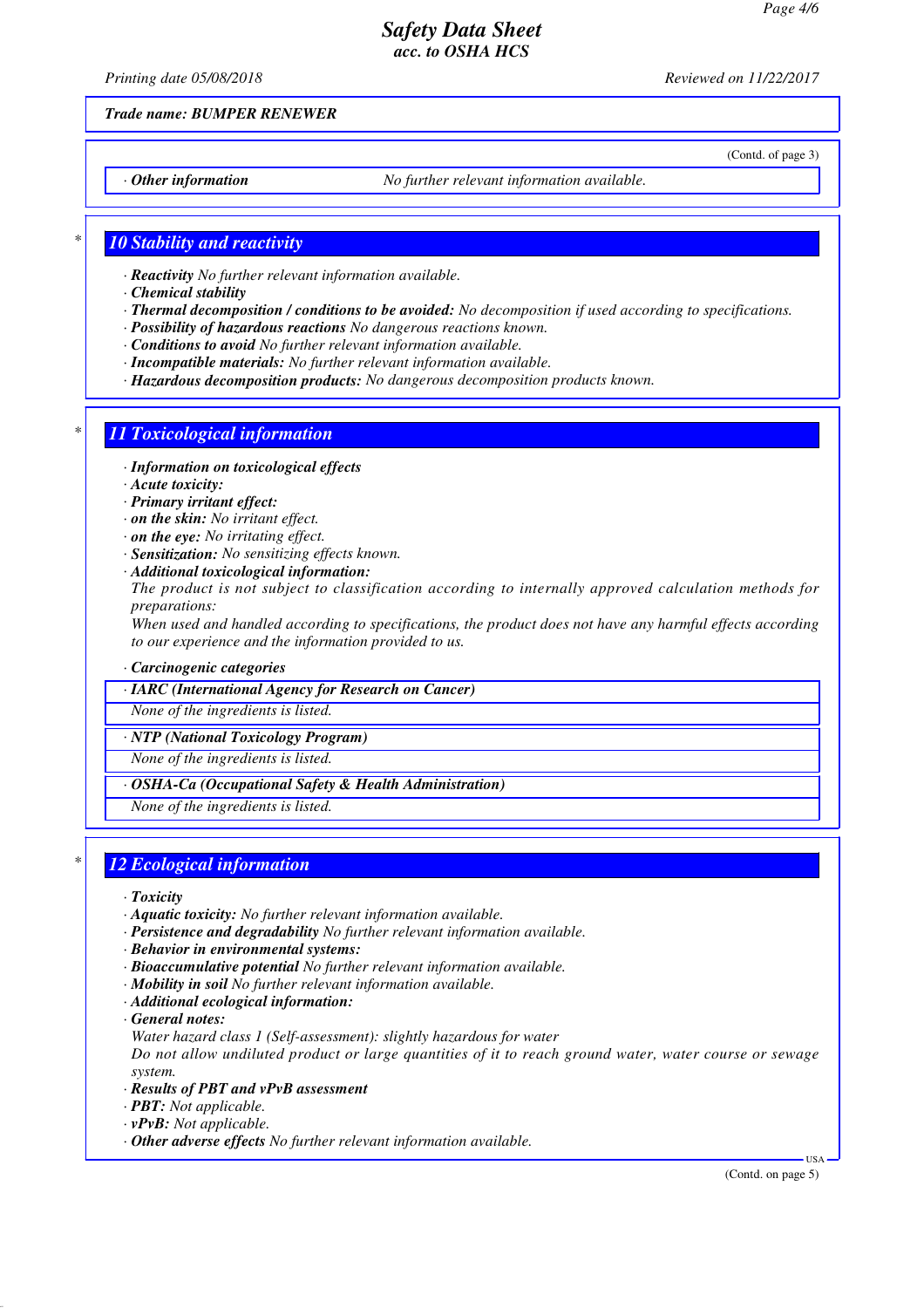*Printing date 05/08/2018 Reviewed on 11/22/2017*

(Contd. of page 4)

# *13 Disposal considerations*

*Trade name: BUMPER RENEWER*

*· Waste treatment methods*

*· Recommendation: Smaller quantities can be disposed of with household waste.*

*· Uncleaned packagings:*

- *· Recommendation: Disposal must be made according to official regulations.*
- *· Recommended cleansing agent: Water, if necessary with cleansing agents.*

## *\* 14 Transport information*

| Void                                                            |
|-----------------------------------------------------------------|
| Void                                                            |
|                                                                 |
| Void                                                            |
| Void                                                            |
| $N_{O}$                                                         |
| Not applicable.                                                 |
| · Transport in bulk according to Annex II of<br>Not applicable. |
| Void                                                            |
|                                                                 |

## *\* 15 Regulatory information*

- *· Safety, health and environmental regulations/legislation specific for the substance or mixture · Sara*
- *· Section 355 (extremely hazardous substances):*

*None of the ingredients is listed.*

*· Section 313 (Specific toxic chemical listings):*

*None of the ingredients is listed.*

*· TSCA (Toxic Substances Control Act) All ingredients are listed*

*· Proposition 65*

*· Chemicals known to cause cancer:*

*None of the ingredients is listed.*

*· Chemicals known to cause reproductive toxicity for females:*

*None of the ingredients is listed.*

*· Chemicals known to cause reproductive toxicity for males:*

*None of the ingredients is listed.*

*· Chemicals known to cause developmental toxicity:*

*None of the ingredients is listed.*

(Contd. on page 6)

**TISA**